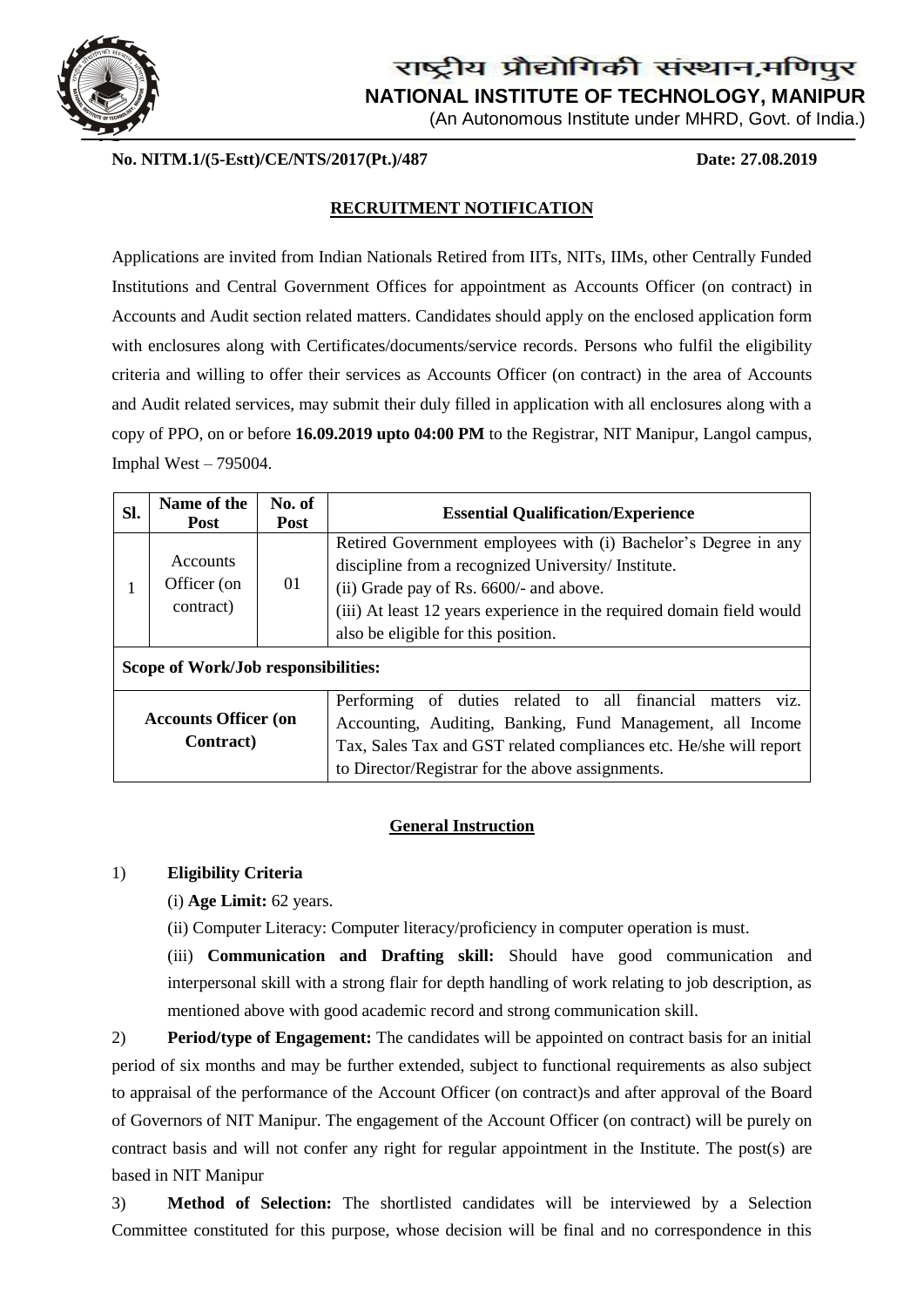

(An Autonomous Institute under MHRD, Govt. of India.)

regard will be entertained. Intimation shall be sent only to the selected candidate.NIT Manipur may undertake police verification of the selected candidates, if required.

4) **Accommodation:** No accommodation or House Rent will be provided by the NIT Manipur.

5) **Remuneration:** Fee plus pension drawn shall not exceed the last pay drawn.

6) **Drawal of pension:** A retired Government official, if appointed as Account Officer (on contract), shall continue to draw pension and the dearness relief on pension during the period of his/her engagement as Account Officer (on contract). His/her engagement as Accounts Officer (on contract) shall not be considered as a case of re-employment.

7) **Allowances:** The Account Officer (on contract)s shall not be entitled to any allowances such as Transport Allowance, Dearness Allowance, Residential Telephone, Residential Accommodation, Medical reimbursement etc.

8) **Leave:** As per institute rules

9) **TA/DA:** TA/DA shall be admissible for joining the assignment or on its completion. The Account Officer (on contract) shall also be allowed TA/DA as per their entitlement for travel within the country in connection with the official work after approval of the Competent Authority.

10) **Evaluation of Performance of the Account Officer (on contract)s:** There will be a continuous monitoring of the performance of the Account Officer (on contract)s to ascertain that the output is in line with the given objectives.

11) **Restriction:** The appointment of Account Officer (on contract)s would be on full time basis and they would not be permitted to take up any other assignment during the period.

12) **Working Hours:** The Account Officer (on contract) will adhere to office timings i.e. 09:00 AM to 05:00 PM. They will also mark their attendance. They may be required to work on Saturday, Sunday and Gazetted holidays also, if need be, for which no additional remuneration will be paid.

13) **Confidentiality of Data and Documents:** The Intellectual Property Rights (IPR) of the data collected as well as the deliverables produced for NIT Manipur shall remain with NIT Manipur. No one shall utilize or publish or disclose of part with details of office, operational process, technical knowhow, security arrangements and administrative/organizational matters which is of confidential/secret nature, to a third party. The Account Officer (on contract) shall be bound to hand over the entire set of records of assignments to NIT Manipur before the expiry of the contract and before final payment is released by the NIT Manipur. Account Officer (on contract) would be required to sign non-disclosure undertaking as per Annexure-I.

14) **Conflict of Interest:** The Account Officer (on contract) appointed by NIT Manipur, shall in no case represent or give opinion or advice to other in any matter which is adverse to the interest of the NIT Manipur.

15) NIT Manipur reserves the rights, as follows:

(i) To decide to cancel the advertisement, and not to proceed in the matter, at any stage and accept or reject any or all applications, without giving any explanation, whatsoever.

(ii) Termination of Agreement: NIT Manipur may terminate a contract to which these Terms apply if:

a) The Account Officer (on contract) is unable to address the assigned works.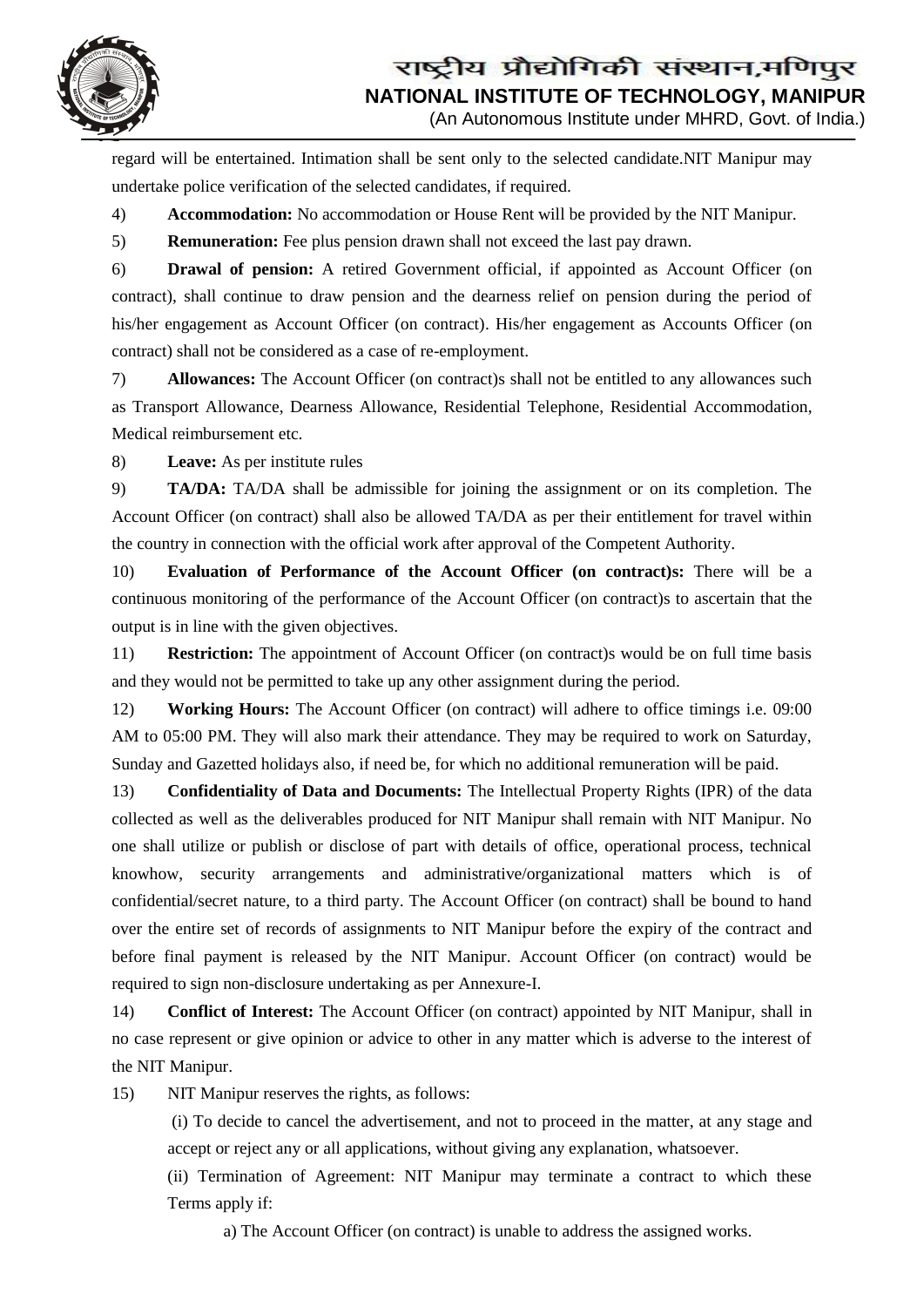

(An Autonomous Institute under MHRD, Govt. of India.)

b) Quality of the assigned works is not to the satisfaction of the NIT Manipur.

c) The Account Officer (on contract) fails in timely achievement of the milestones as finally decided by the NIT Manipur.

d) The Account Officer (on contract) is found lacking in honesty and integrity.

e) The NIT Manipur reserves the right to terminate the contract by giving 15

days' notice to the Account Officer (on contract).

16) **Tax Deduction at Source:** There shall be a deduction of Tax at Source (TDS) as per the rates of TDS fixed by the Government for professionals from time to time.

17) NIT Manipur shall not be liable for any loss, damage, theft, burglary or robbery of any personal belonging/equipment or vehicles of the personnel.

18) The Account Officer (on contract) shall not claim any benefit/ compensation/ absorption/ regularization of service with this office under the provisions of Industrial Disputes Act, 1947 or Contract Labour (Regulation & Abolition) Act, 1970.

19) If any declaration given or information furnished by the candidate proves to be false or if the candidate is found to have will fully suppressed any material information, he/she will be liable for termination in addition to any administrative and/or legal action as Government may deem fit.

20) The Account Officer (on contract) would provide secretarial services, office support in order to ensure a high level of efficiency and effectiveness of office administration.

**Registrar, NIT Manipur**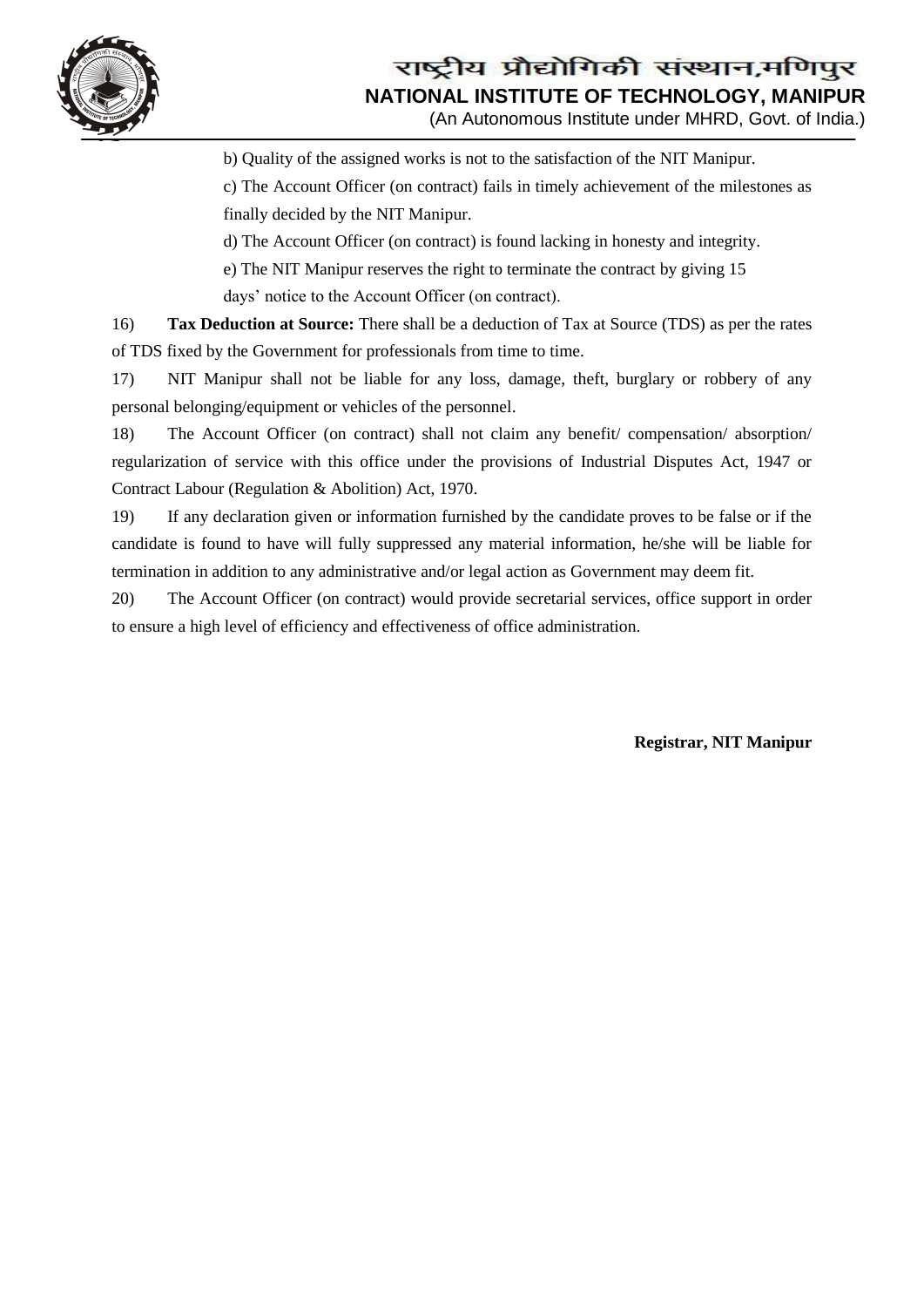

# राष्ट्रीय प्रौद्योगिकी संस्थान,मणिपुर

**NATIONAL INSTITUTE OF TECHNOLOGY, MANIPUR**

(An Autonomous Institute under MHRD, Govt. of India.)

### **APPLICATION FORM**

| 01. | Name:                                                      |                                                                                           |                    |                                           |                          |           |                           |  |  |  |
|-----|------------------------------------------------------------|-------------------------------------------------------------------------------------------|--------------------|-------------------------------------------|--------------------------|-----------|---------------------------|--|--|--|
| 02. | Father's/Husband Name                                      |                                                                                           | Recent             |                                           |                          |           |                           |  |  |  |
| 03. | Date of Birth:                                             | Gender:<br>Age as on 16.09.2019:                                                          |                    |                                           |                          |           |                           |  |  |  |
| 04. | Category:                                                  |                                                                                           | photograph         |                                           |                          |           |                           |  |  |  |
| 05. | Email id:                                                  | Mobile:                                                                                   |                    |                                           |                          |           |                           |  |  |  |
| 06. | Correspondence Address:                                    |                                                                                           |                    |                                           |                          |           |                           |  |  |  |
|     | Permanent Address:                                         |                                                                                           |                    |                                           |                          |           |                           |  |  |  |
| 07. |                                                            |                                                                                           |                    |                                           |                          |           |                           |  |  |  |
|     | Educational Qualifications (enclose copy of all documents) |                                                                                           |                    |                                           |                          |           |                           |  |  |  |
| 08. | Qualification                                              | <b>Stream</b>                                                                             |                    | <b>University/Institute</b><br>Percentage |                          |           | <b>Year of Passing</b>    |  |  |  |
|     | X                                                          |                                                                                           |                    |                                           |                          |           |                           |  |  |  |
|     | XII                                                        |                                                                                           |                    |                                           |                          |           |                           |  |  |  |
|     | <b>UG</b>                                                  |                                                                                           |                    |                                           |                          |           |                           |  |  |  |
|     | PG                                                         |                                                                                           |                    |                                           |                          |           |                           |  |  |  |
|     | Other                                                      |                                                                                           |                    |                                           |                          |           |                           |  |  |  |
|     | Work Experience (enclose copy of all documents)            |                                                                                           |                    |                                           |                          |           |                           |  |  |  |
|     |                                                            |                                                                                           |                    |                                           |                          |           |                           |  |  |  |
|     |                                                            | <b>Organization/Office/Institute</b>                                                      | <b>Designation</b> | Scale of pay/                             | <b>Period of Service</b> |           | <b>Nature of Job</b>      |  |  |  |
|     |                                                            |                                                                                           |                    | <b>Pay Band</b>                           | From                     | <b>To</b> |                           |  |  |  |
|     |                                                            |                                                                                           |                    |                                           |                          |           |                           |  |  |  |
| 09. |                                                            |                                                                                           |                    |                                           |                          |           |                           |  |  |  |
|     |                                                            |                                                                                           |                    |                                           |                          |           |                           |  |  |  |
|     |                                                            |                                                                                           |                    |                                           |                          |           |                           |  |  |  |
| 10. |                                                            | Date of retirement and the post from which retired<br>(enclose copy of retirement order): |                    | Date:                                     |                          | Post:     |                           |  |  |  |
| 11. |                                                            | Name of the office from which retired                                                     |                    |                                           |                          |           |                           |  |  |  |
| 12. | Last pay drawn Emoluments                                  |                                                                                           |                    | Pay Matrix Level/GP:<br>DA:HRA:           |                          |           | <b>Basic Pay:</b><br>TPT: |  |  |  |
| 13. | Pension Payment Order (PPO)<br>(please enclose the copy)   |                                                                                           |                    |                                           |                          |           |                           |  |  |  |

15. I hereby certified that I have read the information and instructions given in Advertisement on the website i.e. [www.nitmanipur.ac.in](http://www.nitmanipur.ac.in/) and the above information given by me are correct and complete. I understand that my applicant shall be rejected if i) the information is not correct or ii) all the required certificates and documents are not attached or iii) application is incomplete.

Date: \_\_\_\_\_\_\_\_\_\_\_\_\_\_\_\_\_\_\_\_ Signature of applicant

Place: \_\_\_\_\_\_\_\_\_\_\_\_\_\_\_\_\_\_\_